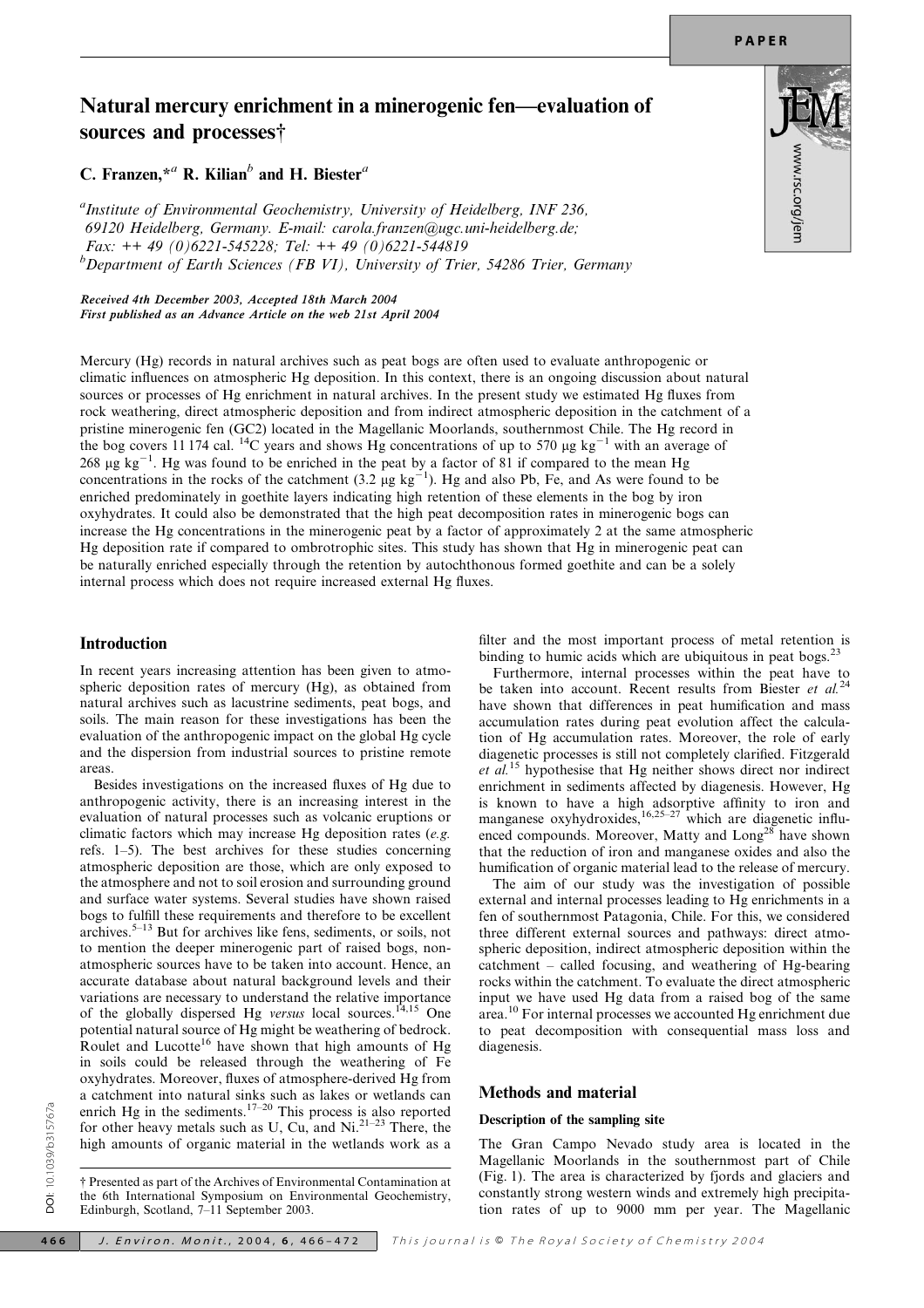

Fig. 1 Location of the sampling sites. GC1 sampling site of the ombrotrophic peat core. GC2 sampling site of the minerogenic peat core.

Moorlands are uninhabited and remote and the dominant westerly winds exclude influence from local or regional anthropogenic sources.

The fen (GC2) (S  $52^{\circ}48'36''/W$   $72^{\circ}55'45''$ ) is located in a basin between Roches Mountonées at a mountain slope in a height of about 70 m above sea level. The fen covers an area of about  $120 \times 80$  m and has a maximum depth of approximately 2 m. The recent dominant plants are Carex species and the cushion plants Donatia fascicularis and Astelia pumilia. The peat is underlain by an approximately 70 cm layer of greyish clay. The fen is surrounded by different rocks, mainly phyllite and argillite, which have a total rock surface of about 100 000 m<sup>2</sup> . However, approximately 50% of the catchment's surface area is wetland itself. An ombrotrophic peat bog (GC1) where direct atmospheric Hg fluxes were derived from is located at a distance of about 1 km in a straightline to the GC2 fen. Further information on GC1 is given elsewhere.<sup>10</sup>

### Sampling and sample preparation

Two peat cores were taken by means of a  $10 \times 10 \times 200$  cm stainless steel Wardenaar corer.<sup>29</sup> The length of the peat monoliths were about 190 cm, respectively. The cores were cut into 2 cm slices in the field using a serrated stainless steel bread knife. A layer of 1 cm was cut off from each side of the slices to avoid cross contamination attributed to smearing of material, especially from tephra layers. All samples were packed into polyethylene bags and stored deep frozen. Before analysis approximately half of each slice was freeze-dried and milled by means of a titanium plant mill.

Bulk density was determined from three subsamples of each slice, which were cut in the field from one of the cores using a stainless steel apple corer with a cross section of 2.9 cm<sup>2</sup>. Rock samples were taken from exposures in the vicinity of the peat bogs. A sample of each rock type was crushed using a jaw breaker and pulverized in a disc-oscillating mill for 10 s. Additionally, pyrite crystals were separated from the phyllitic rocks and crushed in an agate mortar.

## Metal analysis

Mercury concentrations were determined using atomic absorption spectroscopy after thermal combustion of the freeze-dried

sample (approximately 50 mg) and Hg pre-concentration on a single gold trap using an AMA 254 solid phase Hg-Analyzer (LECO). Parameters of the Hg analysis were 70 s for drying, and 150 s for decomposition. The rock powder and the crushed pyrite crystals were analyzed for Hg using the same method as for the peat samples but with other parameters (drying time: 10 s, decomposition time: 400 s).

The standard reference materials NIST 1515, 44  $\pm$  4  $\mu$ g kg<sup>-1</sup> (apple leaves) and BCR 281, 20.5  $\pm$  1.9 µg kg<sup>-1</sup> (olive leaves) and the non-certified in-lab reference P4 (minerogenic peat, 90  $\pm$ 10  $\mu$ g kg<sup>-1</sup>) were used for validating the Hg measurements.

Se, Br, Cu, Ti, and As in peat and Ti, Se, Br, Cu, As, Mn, Fe, and Pb in rock samples were determined directly in the solid material by means of an energy-dispersive miniprobe multielement analyzer –  $EMMA-XRF$ .<sup>30</sup> Fe, Pb, and Mn in peat were determined by means of Flame-AAS after about 500 mg of each sample had been digested in aqua regia as the high concentrations of these elements in several peat sections cause strong interferences during EMMA-XRF measurements.

### Determination of density, ash content, and crystalline components

For the determination of the peat density the peat cylinders were dried at 105 $\degree$ C to constant weight. The dry weight and the known volume of the peat cylinders were used for the calculation of the density. For the determination of the ash content, about 500 mg of each sample were calcined at 550  $^{\circ}$ C for 3 h. Inorganic crystalline components in the peat were identified by means of X-ray diffraction (AXS-Bruker D-8; EVA, version 6).

#### Dating of peat sections

Five peat sections (38–40, 50–52, 116–118, 144–148, and 190– 192 cm) were dated by means of  $^{14}$ C AMS using plant macrofossils which were obtained by sieving 2 g of the wet peat through a 1 mm meshed sieve to remove roots from the peat.  $14$ C activity was determined in humic acid extracts and in the humic acid extraction residues. Conventional <sup>14</sup>C-ages, defined after Stuiver and Polach<sup>31</sup> were calibrated using CALIB rev4.0, test version (data set 1).<sup>32</sup> All measurements were carried out at the Leibniz Laboratory Kiel, Germany.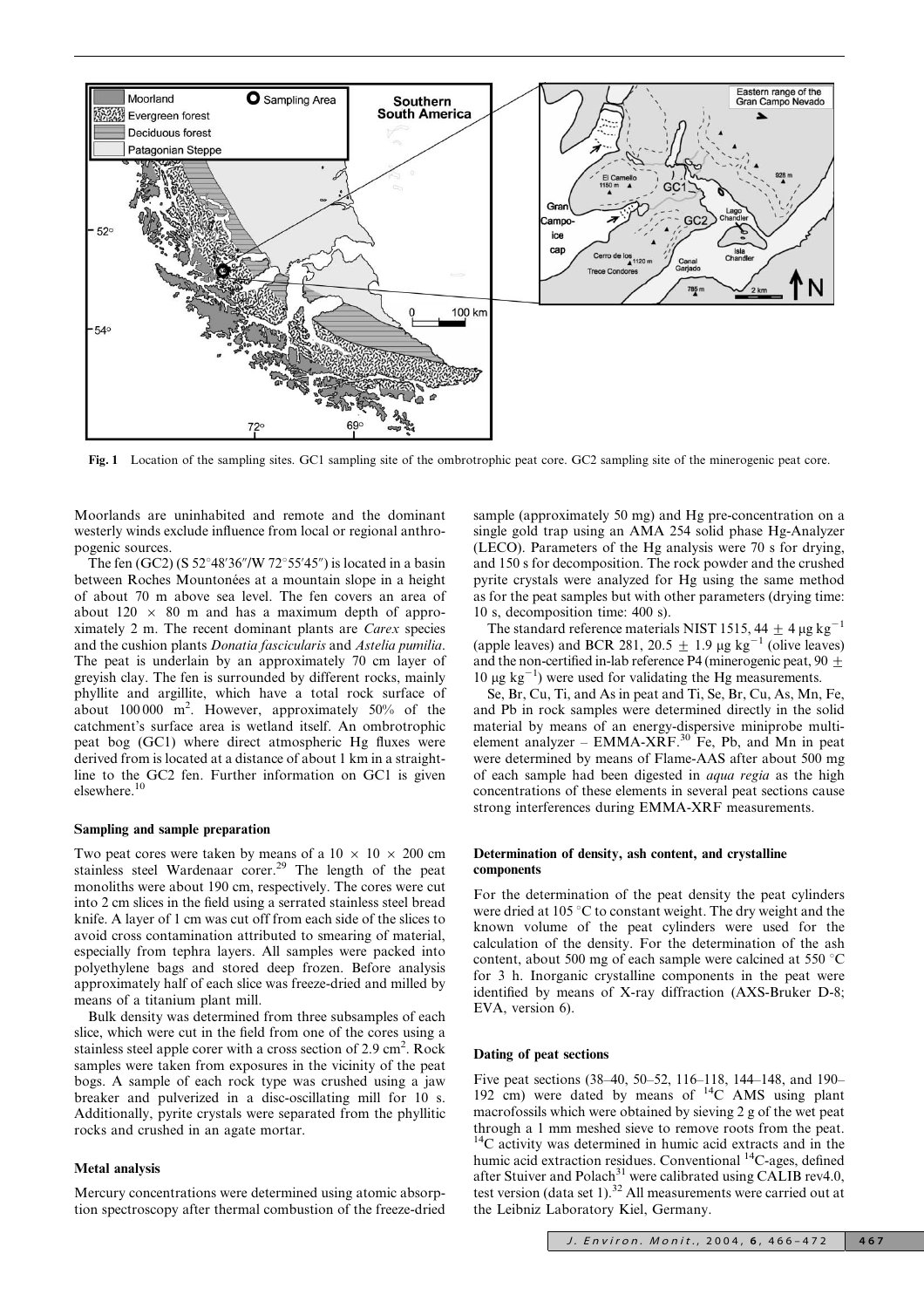# Results and discussion

# Characterization of the peat

Geochemical indicators such as the pH value, the ash content, or the concentrations of some typical elements such as Ca or Ti which can indicate influences of run-off, can be used to distinguish between minerogenic and ombrotrophic peat bogs.<sup>9</sup> The mean pH value was in the peat range from 4.6 to 6 and the average ash content was about 34% (min. 5%; max. 60%). In particular the high ash content in the peat clearly identifies the peat as being minerogenic. Ombrotrophic peat usually shows much lower ash content  $(1-5\%)$  and lower pH values  $(< 4)$ . According to the high ash content, concentrations of lithogenic elements such as Ti and Zr (mean:  $3672$  and  $50$  mg kg<sup>-1</sup> , respectively) and most other metals are much higher than that typically found in ombrotrophic sites confirming the minerogenic conditions in this bog.

#### Geochronology and peat accumulation

The 14C-ages of the dated peat sections show that the profile spans the entire Holocene with basal date of 11 174 cal. <sup>14</sup>C years. The profile is marked by a 8 cm thick, coarse grained tephra layer at about  $-60$  cm depth, which was identified as a Mt. Burney eruption at about 4250 BP.<sup>33,34</sup> The peat accumulation was more or less constant between 11 174 BP and the Mt. Burney eruption in 4250 BP and generally low (approximately 0.018 cm per year). After the eruption, the peat accumulation broke down for about 1500 years (0.005 cm per year) and subsequently rose again for the last 1000 years.

### Concentration profiles of metals and arsenic in the bog

The Hg concentrations in the peat vary between 100 and 570  $\mu$ g kg<sup>-1</sup> with an average of 268  $\mu$ g kg<sup>-1</sup> (Fig. 2). Hg is enriched in several layers with highest concentrations in depths between 22 and 46 cm (with local maxima of 475  $\mu$ g kg<sup>-1</sup> in a depth of 24 cm and 543  $\mu$ g kg<sup>-1</sup> in 40 cm) and between 136 and 162 cm (with local maxima of 569  $\mu$ g kg<sup>-1</sup> in 142 cm and

571  $\mu$ g kg<sup>-1</sup> in 158 cm). Apart from the bottom and the top of the profile, lowest Hg concentrations are 200  $\mu$ g kg<sup>-1</sup> (RSD =  $1.2 - 4\%$ ;  $n = 3$ ).

The records of Fe, Pb, and As in the GC2 bog also show a layerwise enrichment in the peat and the highest Hg concentrations are partially associated with the enrichment of these elements (Fig. 3). The lithogenic elements Fe, Pb, and As are derived from the weathering of the basement or surrounding bedrock whereas other elements such as Hg or Br could also be derived from atmospheric deposition in the catchment.

Lithogenic elements such as Ti and Zr, show extreme enrichments in some sections of the core with maximum concentrations of 6460 mg kg<sup>-1</sup> and 138 mg kg<sup>-1</sup> (30 cm), respectively (data not depicted) indicating deposition of mineral matter in the bog.

#### Mercury sources and fluxes

The record of Hg concentrations determined in the GC2 peat correspond to deposition rates between 3.6 and 15.1  $\mu$ g m<sup>-2</sup> per year, with an average of 6.8  $\mu$ g m<sup>-2</sup> per year, which is twice as high as deposition rates determined in the ombrotrophic bog GC1 (3.4  $\mu$ g m<sup>-2</sup> per year).<sup>10</sup>

Mercury fluxes to the GC2 fen can be attributed to three major sources which are direct atmospheric deposition to the bog, fluxes of Hg from atmospheric deposition in the catchment of the fen (focusing) and fluxes of Hg released through weathering of the rocks in the catchment.

The part of Hg derived from direct atmospheric deposition to the GC2 fen could not be calculated directly from the Hg record in the GC2 peat but was indirectly obtained from the ombrotrophic peat bog (GC1) which is located in the same area about 1000 m distant from the GC2 fen (Fig. 1), so the same atmospheric inputs could be expected. This ombrotrophic peat bog derives all elements exclusively through atmospheric deposition. The average pre-industrial (3000 BP –  $ca$ . 1850 AD) rate of direct atmospheric Hg deposition in the Gran Campo Nevado area ranges between 2.5 and 3.9  $\mu$ g m<sup>-2</sup> per year with an average of  $3.4 \mu g m^{-2}$  per year based on the Hg



Fig. 2 Record of Hg concentrations and geochronology in the GC1 and GC2 peat cores.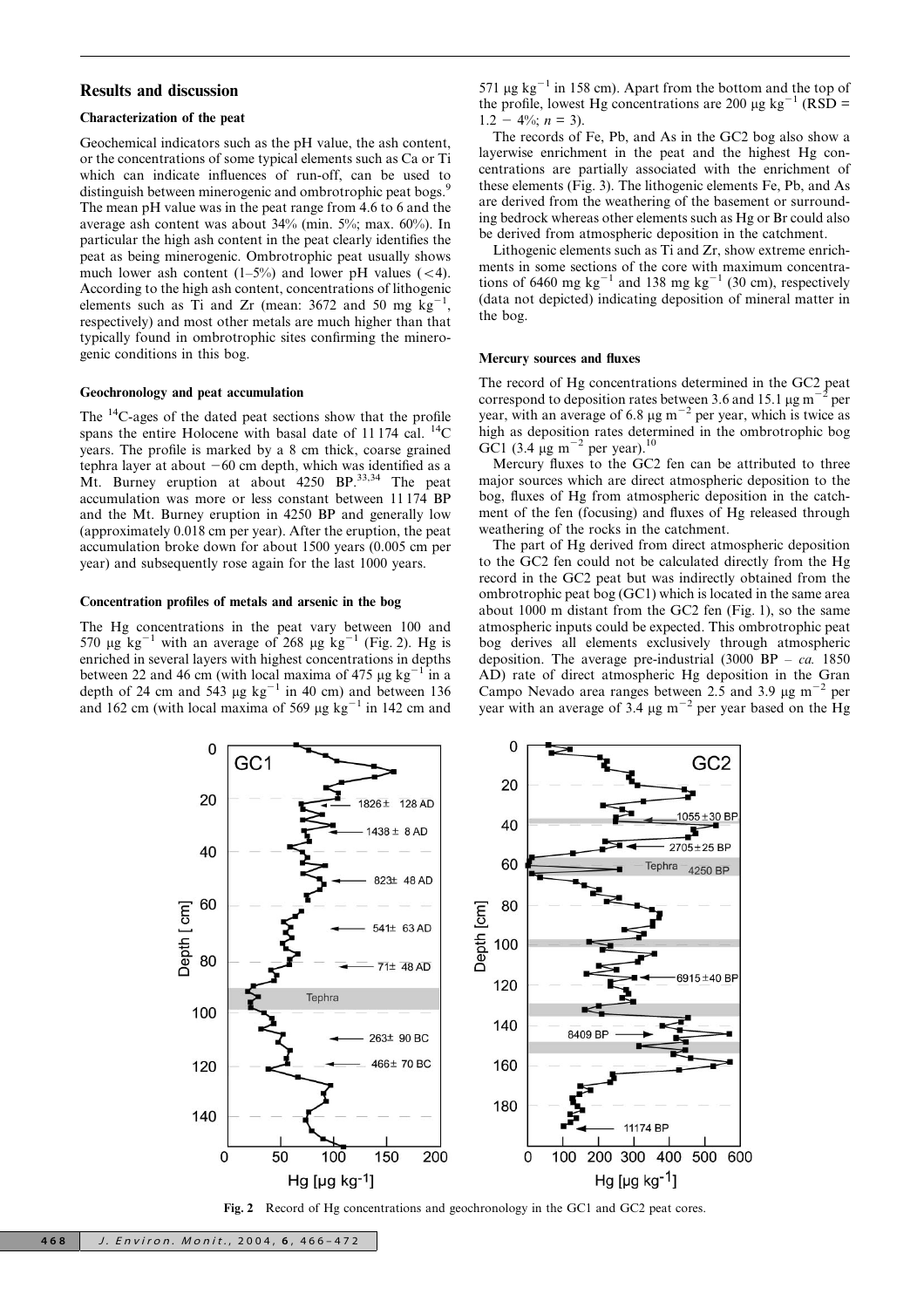

Fig. 3 Records of Pb, As, Br, Hg, Fe, and K concentrations, and mineral phases in the GC2 peat core.

record in the GC1 bog. A detailed description of the geochemistry of the GC1 bog is given elsewhere.<sup>10</sup>

Direct atmospheric Hg deposition does therefore contribute about 50% (3.4  $\mu$ g m<sup>-2</sup> per year) of the total Hg accumulation rate (6.8  $\mu$ g m<sup>-2</sup> per year) in the GC2 fen. This calculation assumes that the atmospheric Hg deposition rate between 11 000 and 3 000 BP – which is not covered by the GC1 Hg record – is more or less the same as that between 3000 BP and 1850 AD.

In this context it should be mentioned that Hg concentrations alone are of minor importance for the evaluation of Hg records in peat bogs. A process that can lead to an increase in Hg concentrations in minerogenic peat bogs is a higher peat decomposition rate as compared to ombrotrophic bogs. The higher decomposition of the organic material, leads to the enrichment of several elements, especially those which are bound to organic matter such as sulfur, nitrogen and many metals including Hg, which is known to be tightly bound to reduced sulfur groups of humic acids. $35$  Accordingly, the mean calculated Hg concentration in the GC2 fen which corresponds to an atmospheric Hg deposition rate of 3.4  $\mu$ g m<sup>-2</sup> a<sup>-1</sup> is 130  $\mu$ g kg<sup>-1</sup> which is a factor of about two higher than the mean Hg concentration of 63  $\mu$ g kg<sup>-1</sup> in the ombrotrophic GC1 bog, clearly indicating the causal relationship between peat decomposition and Hg enrichment.

The fact that 50% of the total Hg is derived directly from the atmosphere entails that the other 50% are contributed by the two other sources and pathways - indirect atmospheric deposition and weathering of rocks. With the current data, it is not possible to calculate the exact proportion of these two sources. However, the direct atmospheric deposition staying the same over at least the last three thousand years implies that the indirect atmospheric depositions stay the same too and that there are no dramatic climatic variations which would result in a change of weathering rates.

To evaluate whether there is a Hg contribution from rock weathering, we have analyzed different types of bedrocks within the catchment. Two types of rocks exist in the surrounding area: phyllite and argillite, with phyllite being the dominant one. It mainly consists of quartz and feldspar and contains, just as the argilites, pyrite-crystals.

The pyrite crystals of the phyllite show Hg concentrations of 20  $\pm$  1 µg kg<sup>-1</sup> (n = 5). The total rock contained 3.15  $\pm$ 0.2  $\mu$ g kg<sup>-1</sup> (n = 4). The argilites, which contain more pyrite than the phyllites, show total Hg concentrations of 8.5  $\pm$ 1 µg kg<sup>-1</sup> (n = 3). Hence, we consider, that most of the Hg contained in the rocks is associated with pyrite. During weathering of the rocks the pyrite is oxidized and reacts to goethite due to the interaction with oxygen-rich waters. Together with other weathering products like e.g. clays (glauconite) and chlorite the goethite is transported to the bog. An indication for this process being probable is the occurence of goethite (FeOOH), pyrite (FeS<sub>2</sub>), glauconite (KMg(Fe,Al)<sub>3</sub>(SiO<sub>3</sub>)<sub>6</sub>·3H<sub>2</sub>O), and chlorite  $((Mg,Fe)_{3}(Al,Si)_{4}O_{10}(OH)_{8}(Mg,Fe,Al)_{3}$  (OH)<sub>6</sub>) as inorganic components within the peat profile (Fig. 3).

While goethite can be formed during the transport or even after deposition of the elements in the peat, the other iron containing phases (glauconite and chlorite) are already formed during weathering rather than after deposition of the elements. The good correlation between K and Fe (correlation coefficient, Fe–K:  $r^2 = 0.84$ ) emphasises the elements originating from the same mineral forming one weathering product (glauconite). Mercury shows a similar trend, but does not correlate with the other elements as well (Fe–Hg:  $r^2 = 0.57$ ). The sections of Hg enrichment are not as distinctive as those of K and Fe, but rather blurred. The relatively low correlation coefficient between Fe and Hg may be influenced by several factors but the spatial coincidence of Fe and Hg peaks is a strong argument for particulate import of Hg into the fen.

Table 1 shows the element enrichment factors in the peat calculated from mean element concentrations in the peat and the rocks occurring in the catchment of the bog. Calculation of mean element concentrations in the rocks is based on a ratio of 30:1 for the occurrence of phyllite and argilites in the catchment.

The high variation of enrichment factors reflects the different retention of the elements by the peat and the different phases (aqueous or solid) by which the elements are transported to the bog. Enrichment factors of lithogenic elements were found to be between 4 (Fe) and 30 (As). Much higher enrichment was found for Br (85) which is mostly derived from atmospheric washout and deposition of sea-salt aerosols.<sup>36</sup> Mercury shows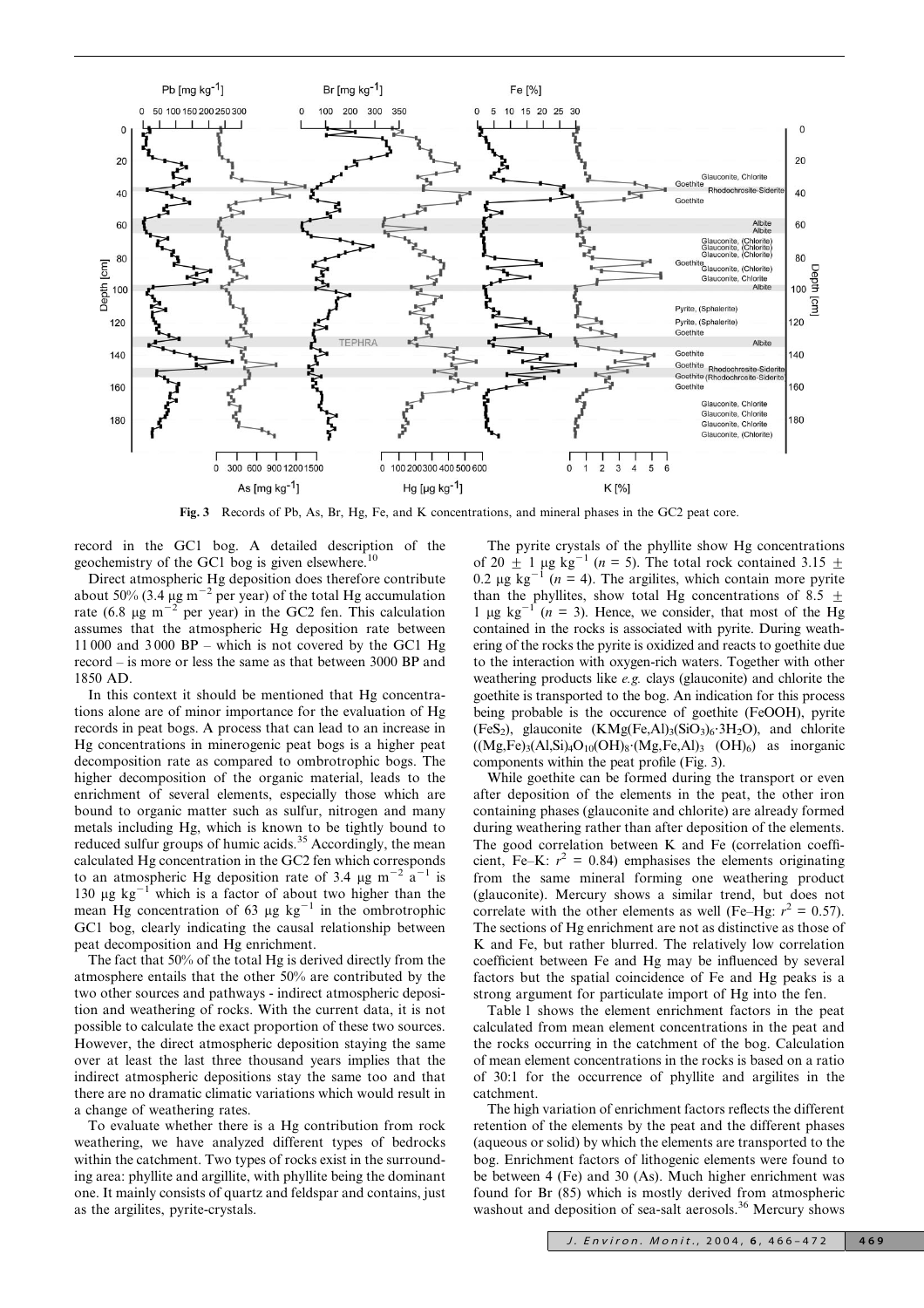Table 1 Mean enrichment factors of Hg, Br, Fe, As, Pb, and Cu in the GC2 fen compared to mean concentrations in rocks in the catchment of the fen

|                                 | $Hg/\mu g$ kg <sup>-1</sup> | $Br/mg kg^{-1}$ | Fe $(\% )$   | As/mg $kg^{-1}$ | Pb/mg $kg^-$ | $Cu$ $\left(\frac{9}{0}\right)$ |
|---------------------------------|-----------------------------|-----------------|--------------|-----------------|--------------|---------------------------------|
| Means in peat<br>Means in rocks | 268<br>3.32                 | 120<br>1.41     | 7.87<br>1.82 | 308.1<br>10.4   | 72.6<br>6.29 | 34.6<br>1.95                    |
| Enrichment factor               | 80.7                        | 85.1            | 4.32         | 29.7            | 11.5         | 17.8                            |

an enrichment of about 81 which is similar to the value found for Br, indicating, that the largest part must come from atmospheric deposition (Table 1).

Further indications that the Hg input due to rock weathering is relatively low are the weathering rates. Using typical weathering rates of rocks found in the literature,  $37,38$  of which all range between  $5$  and  $15 \mu m$  per year, maximal Hg input could be approximately 1.2  $\mu$ g m<sup>-2</sup> per year, which is 25% of the total Hg input. In fact, the real Hg input due to rock weathering is even much lower because most of the weathering products, including Hg, will already be retained within the catchment of the fen.

Hence, at least 25% of the total Hg input is due to fluxes of Hg from atmospheric deposition within the catchment of the fen.

#### Reasons for the layer-wise enrichments

As mentioned above K, Fe, As, Pb, and Hg show similar trends of concentration within the profile (Fig. 2 and 3). These elements are all enriched in particular layers and not throughout the profile. But as stated above, it is improbable that these peaks are a result of changes in elemental deposition rates but are rather due to internal processes. Fe and As are known for showing diagenetic-caused enrichments due to changing redox conditions.<sup>39,40</sup> However, the fact that K and Pb, which do not show this effect, are also enriched in the same sections, is an indication against the theory of redox dependent enrichments but hints to deposition of crystalline components. The determination of the crystalline phases showed that most

sections, where K, Fe, and As are enriched, mainly consist of glauconite and chlorite as minerals (Fig. 3 and 4). On closer examination of the K/Fe-enrichments it becomes apparent, that there are some sections in which Fe is more enriched relative to K. The distribution of the mineral phases in the core shows that in these sections only goethite occurs (Fig. 3). The goethite generally occurs in different sections than glauconite and chlorite. The reason for that is that goethite is at least partly not immediately formed during the weathering process but later on during the transport in the fluid phase or even only after the deposition of the Fe in the bog. This is confirmed by goethite concretions found within the fen, which have been formed along roots of Carex (Fig. 4). The formation of these tube-like concretions indicates that  $Fe<sup>2+</sup>$  formed in the anoxic zone has been oxidized by oxygenated water transported downwards along the roots or due to oxidation processes in the root/peat contact zone. The fact, that goethite could also be detected in the reducing part of the profile could be explained by the metastability of goethite.

The question about early diagenetic processes as a cause for Hg enrichments comprises two different cases. On the one hand there is the direct Hg enrichment due to a variation of the redox state, as observed for other elements such as Fe, Mn, U, or As.<sup>39,40</sup> On the other hand an indirect dependency due to the adsorption of Hg on early diagenetic formed Mn- or Fe-oxyhydroxides. Whereas the direct Hg enrichment is seen to be unlikely<sup>15</sup> the redox dependent release or adsorption of Hg on diagenetic formed Mn- and Fe-oxyhydroxides has not yet been completely solved. Fitzgerald<sup>15</sup> stated that Hg peaks are independent from Fe or Mn enrichments. Hence, they



Fig. 4 Limonite/goethite tubes formed around Carex roots in the upper 20 cm of the GC2 peat bog.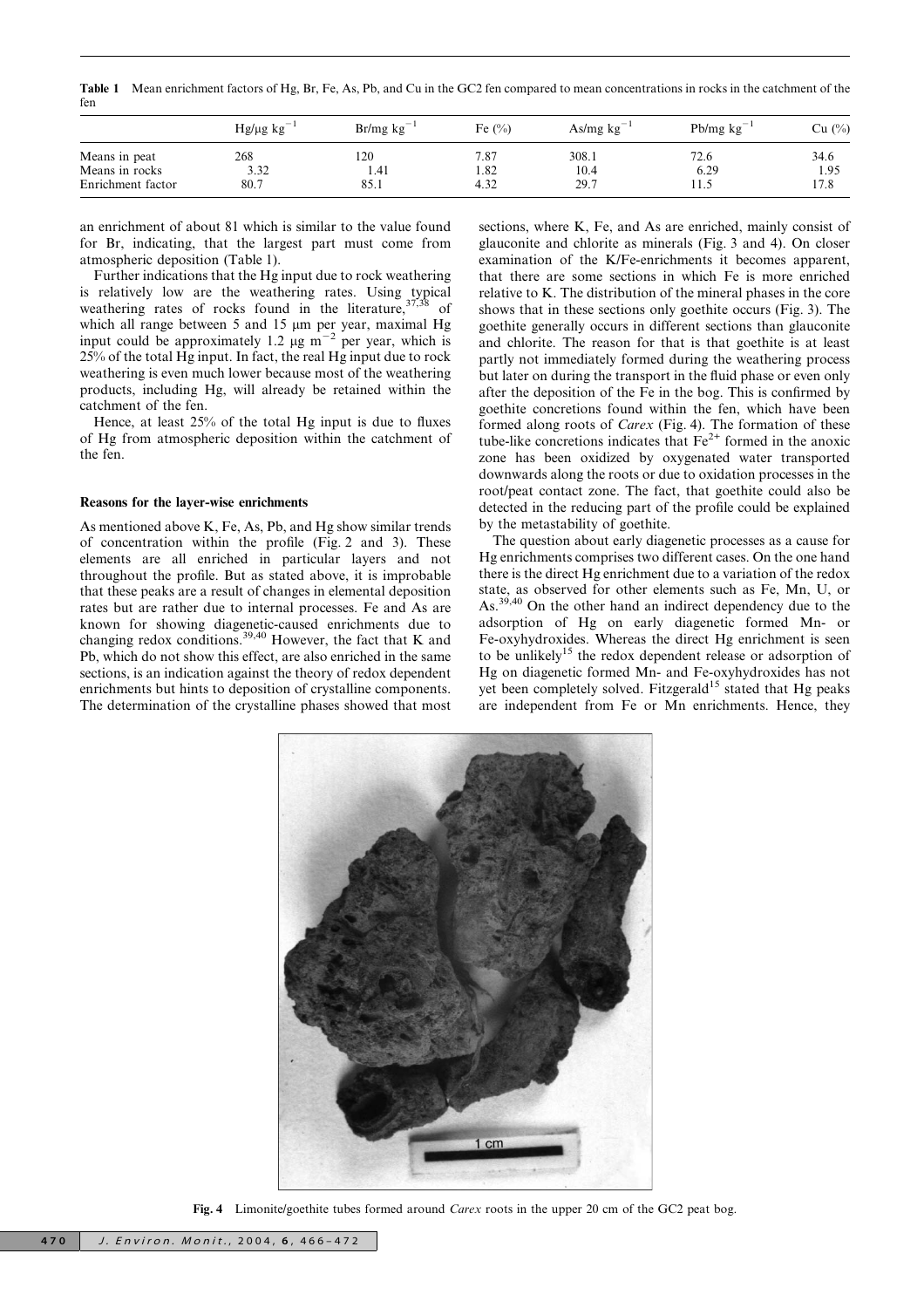conclude that there is no correlation between those elements. On the other hand, Matty and Long<sup>28</sup> show that the release of Hg from sediments could be coupled to the decomposition of organic matter and the reduction of Mn and Fe oxides. They also presume that these diagenetic-caused Hg fluxes are slight within organic-rich sediments with low decomposition rates.

Nevertheless, it is known that Hg has a high capability of being adsorbed onto the surface of Fe and Mn oxyhydroxides.16,25–27 The records of Hg- and Fe-phases in the GC2 fen clearly show that there is a correlation between the Hg enrichments and the occurrence of the goethite layers. In environments where peaty soils occur, Hg is preferently transported as a soluble Hg-fulvo-acid-complex<sup>41-43</sup> which is also known to be effectively sorbed on goethite surfaces.<sup>44</sup>

These observations suggest two different explanations for the enrichment of Hg in the peat. First: under the assumption that the Hg fluxes to the peat are constant (otherwise they have to vary by a factor of more than 2 which is not reasonable) the retention of Hg in the goethite layers must be much more effective than in sections where only humified peat and no goethite occurs. Second: Hg is at least partly released and becomes mobile during the decomposition of the organic matter – as proposed by Matty and  $Long<sup>28</sup>$  – and is then readsorbed on freshly formed goethite.

One third explanation for the enrichment of Hg has to be considered. Enrichments might result from different peat decomposition rates at different times.<sup>24</sup> This would result in higher metal concentrations during periods of higher peat decomposition (or lower mass accumulation rates). Higher peat decomposition might for example occur during dry periods in which the water table and consequently the boundary between acrotelm and catotelm sinks, resulting in the decomposition of older material. This process would also explain the varying element and crystalline concentrations and the occurrence of the goethite layers because goethite is only being formed under oxic conditions.

If the enrichment of Hg is only due to a more effective sorption on goethite (compared to peat), it has to be considered that this means that the retention of Hg in the goethite free peat layers is less than 50% of all Hg transported through the bog. In this case the true Hg fluxes to the bog must not be calculated based on average Hg concentrations but on those of the Hg enriched goethite layers. The observations concerning the different Hg sources has shown that such high fluxes are not realistic. Accordingly, internal processes are suggested to be the main cause of the Hg enrichment in the peat.

### **Conclusions**

This study has shown that mercury can be strongly enriched in minerogenic peat by natural processes. The lower peat accumulation rates in minerogenic peat were found to be a major factor for elevated Hg concentrations in minerogenic peat if compared to ombrotrophic sites, resulting in an enrichment factor of 2 for this case. Furthermore, there are additional Hg sources besides the direct atmospheric deposition, which accounts for approximately 50% of the total Hg input. The other 50% is due to fluxes from atmospheric deposition in the catchment of the fen and fluxes of Hg released through weathering of the rocks in the catchment, the latter amounting to only 25% at an outside estimate. Highest concentrations of Hg and also of Pb and As were associated with autochthonous formed goethite layers indicating effective retention of those elements by Fe-oxyhydroxides. Thus, the potential natural enrichment of Hg as a result of increased peat decomposition and/or retention by Fe-oxyhydroxides from run-off has to be taken into account if Hg enrichments in the minerogenic part of peat bogs are assigned to changes in

atmospheric deposition rates attributed to anthropogenic emissions or climatic effects.

## Acknowledgements

This project was funded by a grant to H. Biester from the Deutsche Forschungsgemeinschaft (DFG: BI 734/1-1) and a grant to C. Franzen from the Studienstiftung des Deutschen Volkes. We appreciate the helpful review of J.C. Varekamp.

#### References

- 1 J. C. Varekamp and P. R. Buseck, Nature, 1981, 293, 555–556.
- 2 J. C. Varekamp and P. R. Buseck, Appl. Geochem., 1986, 1, 65–73.<br>3 G. M. Vandal. W. F. Fitzgerald. C. F. Boutron and 3 G. M. Vandal, W. F. Fitzgerald, C. F. Boutron and J. P. Candelone, Nature, 1993, 362, 621–623.
- A. Martínez-Cortizas, X. Pontvedra-Pombal, E. García-Rodeja, J. C. Nóvoa-Muñoz and W. Shotyk, Science, 1999, 284, 939-942.
- 5 F. Roos-Barraclough, A. Martinez-Cortizas, E. García-Rodeja and W. Shotyk, Earth Planet. Sci. Lett., 2002, 202, 435–451.
- 6 P. Pheiffer-Madsen, Nature, 1981, 293, 127.
- 7 A. Jensen and A. Jensen, Water, Air, Soil Pollut., 1991, 56, 769-778.
- 8 J. M. Benoit, W. F. Fitzgerald and A. W. H. Damman, in Mercury pollution: integration and synthesis, ed. J. Hucabee, C. Watras, Lewis Publishers, Chelsa, Michigan, 1994, pp. 187–202.
- 9 W. Shotyk, Environ. Rev., 1996, 4, 149–183.
- 10 H. Biester, R. Kilian, C. Franzen, C. Woda, A. Mangini and H. F. Schöler, Earth Planet. Sci. Lett., 2002, 201, 609-620.
- 11 R. Bindler, Environ. Sci. Technol., 2003, 37, 40–46.
- 12 F. Roos-Barraclough and W. Shotyk, Environ. Sci. Technol., 2003, 37, 235–244.
- 13 W. Shotyk, M. E. Goodsite, F. Roos-Barraclough, R. Frei, J. Heinemeier, G. Asmund, C. Lohse and T. S. Hansen, Geochim. Cosmochim. Acta, 2003, 67/21, 3991–4011.
- 14 P. E. Rasmussen, Environ. Sci. Technol., 1994, 28, 2233–2241.
- 15 W. F. Fitzgerald, D. R. Engstrom, R. P. Mason and E. A. Nater, Environ. Sci. Technol., 1998, 32, 1–7.
- 16 M. Roulet and M. Lucotte, Water, Air, Soil Pollut., 1995, 80, 1079–1088.
- 17 G. Mierle, Environ. Toxicol. Chem., 1990, 9, 843–851.
- 18 M. Aastrup, J. Johnson, E. Bringmark, I. Bringmark and Å. Iverfeld, Water, Air, Soil Pollut., 1991, 56, 155-167.
- 19 E. B. Swain, D. R. Engstrom, M. E. Brigham, T. A. Henning and P. L. Brezonik, Science, 1992, 257, 784–787.
- 20 J. C. Varekamp, M. R. Buchholtz ten Brink, E. L. Mecray and B. Kreulen, J. Coastal Res., 2000, 16, 613–626.
- 21 R. W. Boyle and C. B. Cragg, Bull. Mines Brch. Can., 1957, 39,  $1 - 27$
- 22 R. W. Boyle, Geol. Surv. Can. Bull., 1979, 280, 1-575.
- 23 R. R. Brooks, in Mineral Exploration and Processing, eds. R. R. Brooks, C. E. Dunn, G. E. M. Hall, Ellis Horwood, New York, 1995, pp. 301–344.
- 24 H. Biester, A. Martinez-Cortizas, S. Birkenstock and R. Kilian, Environ. Sci. Technol., 2003, 37, 32–39.
- 25 R. Dmytriw, A. Mucci, M. Lucotte and P. Pichet, Water, Air, Soil Pollut., 1995, 80, 1099-1103.
- 26 A. Walcarius, J. Devoy and J. Besiere, Environ. Sci. Technol., 1999, 33, 4278–4284.
- 27 L. D. Hylander, M. Meili, L. J. Oliveira, E. de Castro e Silva, J. R. D. Guimarães, D. M. Araujo, R. P. Neves, R. Stachiw, A. J. P. Barros and G. D. Silva, Sci. Total. Environ., 2000, 260, 97–107.
- 28 J. M. Matty and D. T. Long, J. Great Lakes Res., 1995, 21/4, 574–586.
- 29 E. C. P. Wardenaar, Can. J. Bot., 1987, 65, 1772–1773.<br>30 A. K. Cheburkin and W. Shotyk. *Fresenius' J. Anal. Cha*
- A. K. Cheburkin and W. Shotyk, Fresenius' J. Anal. Chem., 1996, 354, 688–691.
- 31 M. Stuiver and H. A. Polach, Radiocarbon, 1977, 19, 355.
- M. Stuiver, P. J. Reimer, E. Bard, J. W. Beck, G. S. Burr, K. A. Hughen, B. Kromer, G. McCormac, J. Van der Plicht and M. Spurk, Radiocarbon, 1998, 40, 1041–1083.
- 33 C. Stern, Ans. Int. Pat. Ser. Cs. Punta Arenas (Chile), 1992, 18, 139–146.
- 34 R. Kilian, M. Hohner, H. Biester, C. Wallrabe-Adams and C. R. Stern, Rev. Geol. Chile, 2003, 30, 1.
- 35 K. Xia, U. L. Skyllberg, W. F. Bleam, P. R. Bloom, E. A. Nater and P. A. Helmke, Environ. Sci. Technol., 1999, 33, 257–261.
- 36 M. Görres and B. Frenzel, Naturwissenschaften, 1993, 80, 333-335.